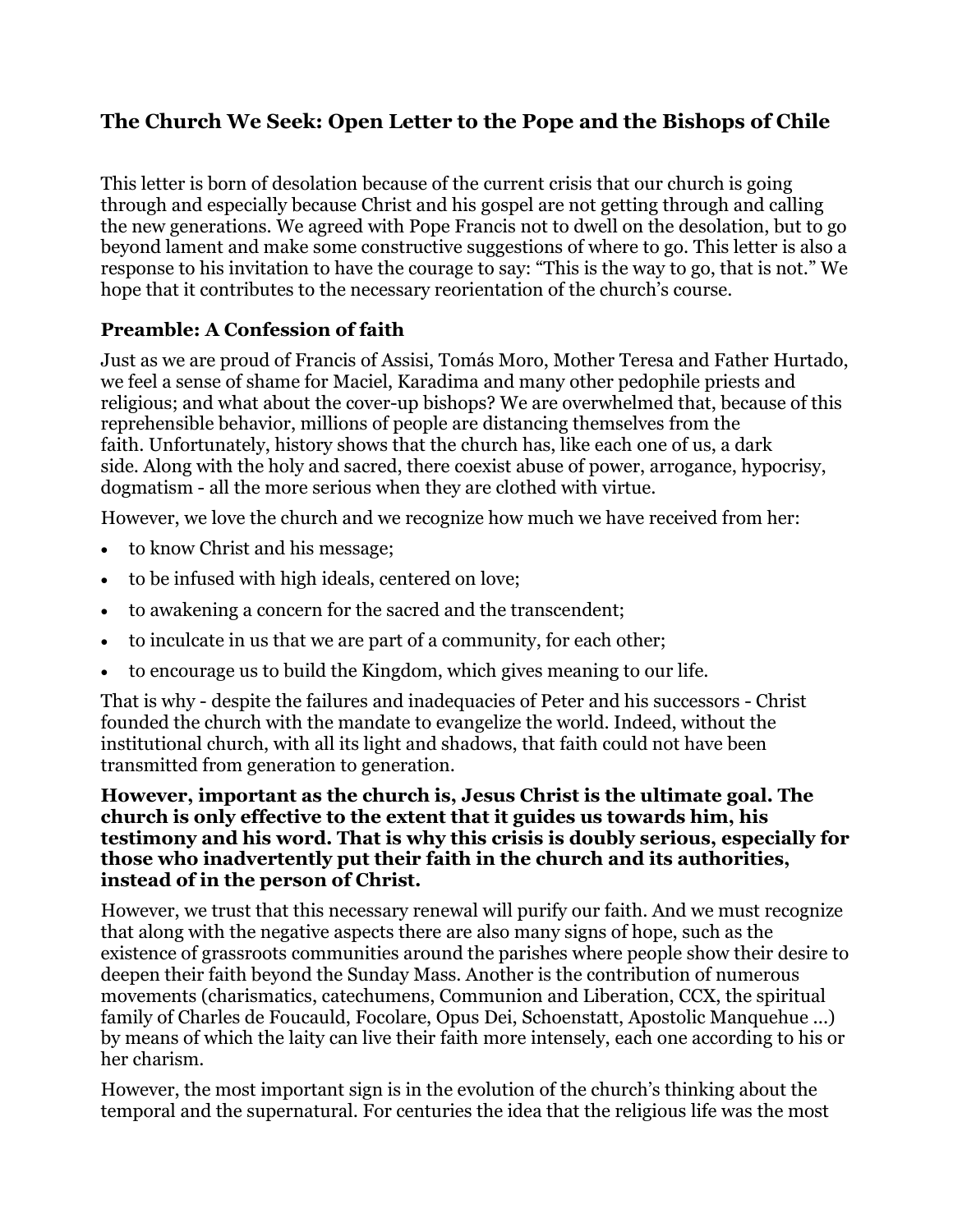perfect state prevailed, since it focused on the important and transcendent, union with God; but the laity dedicated themselves to the secondary and transitory: the things of this world.

However, the church's reflection on the message of Jesus Christ has been maturing and is coming to conclude that the Kingdom of God is not of the beyond, but rather that it begins with Jesus in the hereafter. For the building up of the Kingdom we are called to be his followers: all, not just a few. We will be judged according to what we have contributed to the building up of a civilization based on fraternity and love, the main task of the laity.

Our Protestant brothers and sisters were the first to develop this idea - 500 years ago. At the same time, other exponents of this vocation of service of the laity are to be found, as Saint Ignatius of Loyola preached in his spiritual exercises. In the twentieth century, this vocation becomes the central charism of numerous lay movements. And the Second Vatican Council makes it explicit in its fullness for the universal church.

## **Constructive Proposals**

We want a church:

- 1. centered on Jesus and his life project;
- 2. which lives and symbolizes what it preaches;
- 3. which is evangelical and missionary;
- 4. whose magisterium is focused on the essentials;
- 5. which distinguish between ideals and basic moral norms, and
- 6. whose institutional form is consistent with Jesus's message.

By the way, the church will never reach perfection, because it is composed of people like us, weak and sinful.

# **1. A church centered on Jesus and his life project**

In past times, faith was imposed by the authority of the era. If the monarch was Christian, a culture and institutions favorable to the spread of Christianity were generated. This culture spread the faith, but at the expense of its deepening.

Today there is no longer a dominant culture. Multiple subcultures and beliefs coexist. Hence, **faith is increasingly an option of conviction, the fruit of a personal encounter with Jesus, and encouraged by the testimony of close friends.**

To stimulate such a meeting, our evangelization must locate the message of Jesus within the needs of today's man and woman. Despite the progress made by society, the usual questions retain their force. What is a full life? Is the meaning of my existence reduced to maximizing the pleasure of the moment? With what ideals and values will I build my life? The message of Jesus for humanity comes to answer such

concerns. Certainly, **Christianity is not the only worldview there is, but we doubt that there is another worldview with such a powerful message to move the human being as the Sermon on the Mount, nor a project that gives more meaning to people than to love God above all things and your neighbor as yourself**. Furthermore, what better source of security and happiness can there be than to draw close to a good and merciful Father? And what makes Jesus' message and life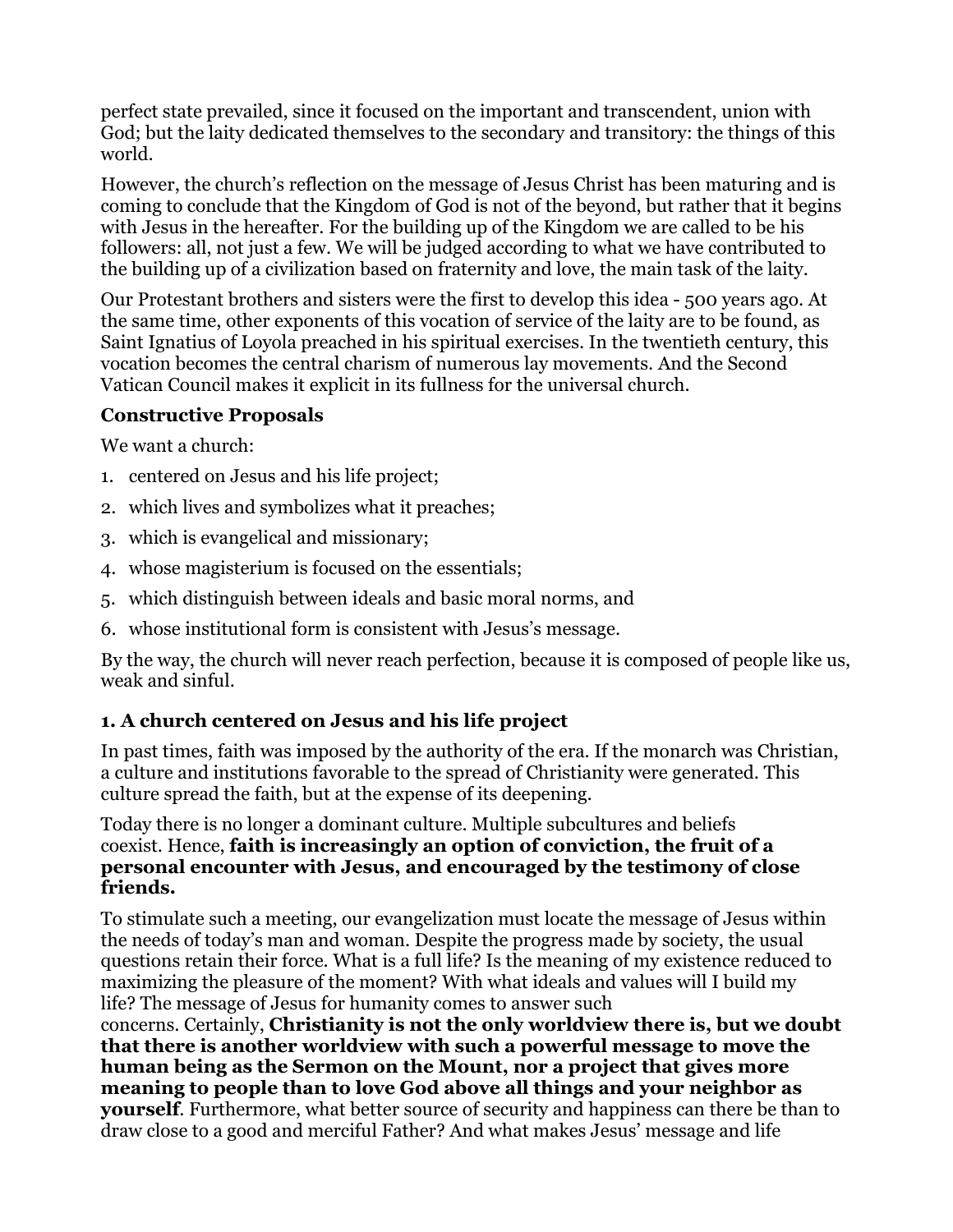proposal even more attractive and credible is that he lived what he preached up to his death. This consistency attracts, especially in an era like ours, which is suspicious of institutions but thirsty for witness.

# **2. A church that lives and exemplifies what it preaches**

Every age rejects the incoherence between what is preached and what is practiced. It was Jesus himself who advised us to follow what the doctors of the law taught, but not what they practiced. Our age is particularly sensitive to incoherence and hypocrisy.

We think that an important part of the popularity that Pope Francis awakens is due to his sensitivity to symbols. Instead of residing in the vast and sumptuous apartments of the Vatican, he choose to live in the house for priests. Instead of travelling in a luxury vehicle, he uses a small car. He declares himself Bishop of Rome and periodically visits its inhabitants. He not only blesses people but asks for their prayers. This action of his, consonant with the simplicity of Jesus and the Gospel, gives credibility to his words, which attracts both believers and non-believers.

Unfortunately, the example of Pope Francis is more the exception than the rule. Too many traditional symbols of the church push away instead of attracting. Jesus Christ preached that whoever wants to be first is to be last in honor and first in service. Is this message congruent with the titles used by the hierarchy: Most Reverend, Your Excellency? Are not such titles anachronistic? Perhaps in the monarchical era it would have made sense to be called a "prince of the church," as the Cardinals are, but does it today? The only prince mentioned in the gospel is Satan! And how is it possible that the offices of the Archbishop of Santiago continue to be called the archepiscopal "palace"? We know that the People of God have worked and served there, but the name evokes power and not service, which is the essential value in the church of Jesus Christ.

Likewise, many of our liturgical ceremonies are pompous, full of incense and archaic clothing, which made sense in other eras, but are alien to contemporary culture. Would Jesus feel comfortable with such rites? No doubt he would see the good intention, but it is certainly a style at odds with his way of life. **Would it not be more attractive today to opt for ecclesial symbols more in keeping with the simplicity and inner purity preached by Jesus and his disciples, fishermen of Galilee?**

# **3. An evangelical and missionary church**

We recognize that serving the People of God is a big challenge, but that task is not everything. There is the whole world of non-believers. That is why Pope Francis invites us to "bet out of the shrine" and our comfort zone and preach in the public square. **A church that does not evangelize is not a church. If we are not deeply convinced that non-believers are losing the richness of knowing and following Jesus, then we must doubt our own faith.**

Now that faith no longer comes through culture, how do we interest people of good will who are in search of transcendence and thirsty to discover the way to a full life? A privileged place is through the educational system and religion classes. Indeed, it is in adolescence that most people decide what they want to do with their lives and what values will sustain them on their way. Unfortunately, with a few exceptions, religion classes are poor, more suitable for children than for young people. Its content sometimes demarcates with superstition, causing one to leave aside reason instead of using it. Not for nothing do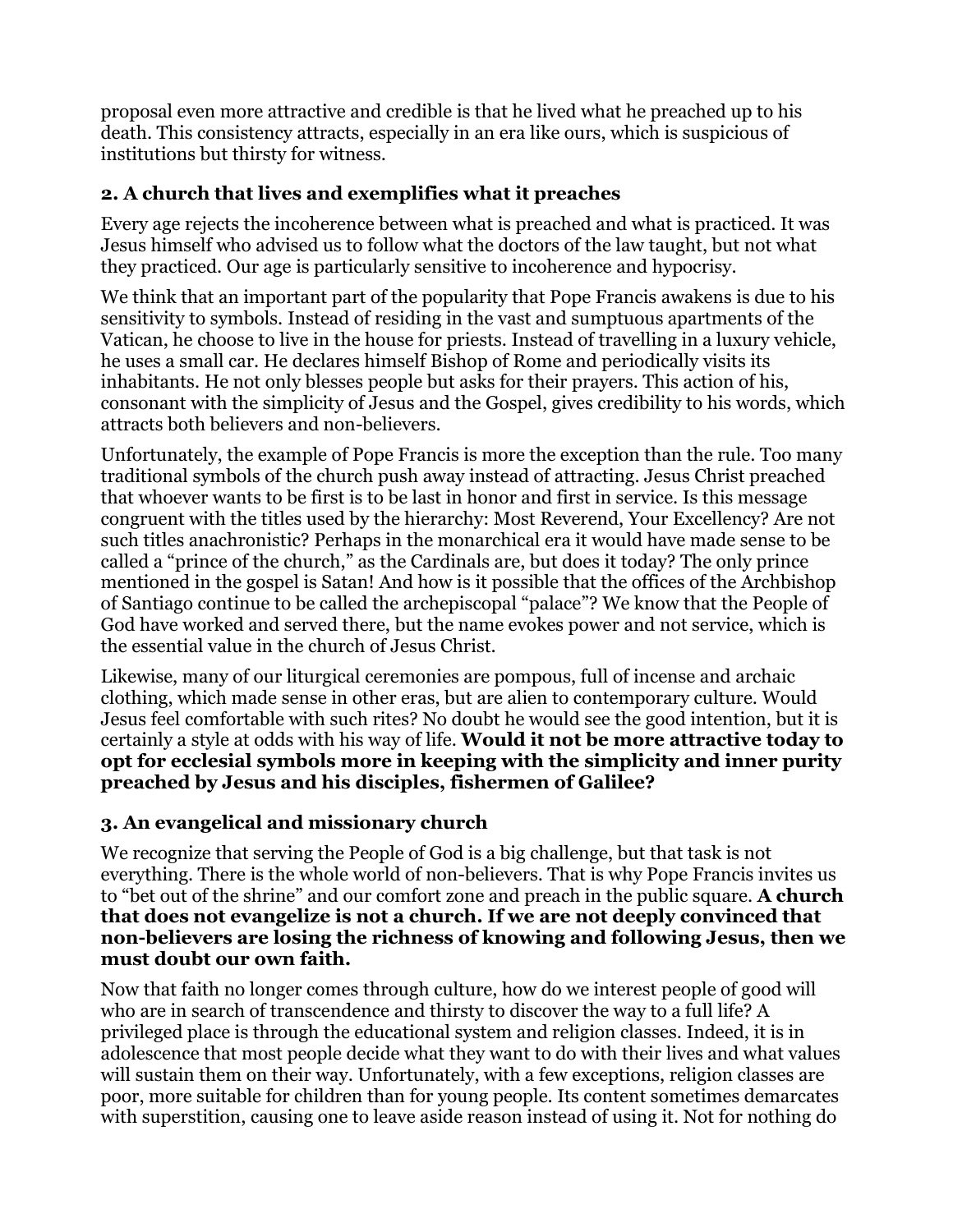many young people abandon the faith and consider it a myth, just as they stop believing in Santa Claus.

Therefore, we consider it imperative that our best theologians and educators be called to design modern programs of religion for youth, placed at the peak of young people's concerns, aspirations and *intellects,* that excites them with the ideals of Jesus, his proposal of life and his example. This will require drastically improving the preparation of religion teachers, including the training of lay volunteers from other professions.

Obviously, offering such programs does not guarantee that all young people will take up the option of belief - there is nothing to guarantee it. But at least they will have been exposed to and instructed in an adult and attractive faith, so that the planted seed germinates later.

# **4. A church whose teaching is focused on the essential**

Matthew 25 tells us that at the Last Judgment those who "fed the hungry and gave drink to the thirsty, who received the stranger, clothed the naked, visited the sick and imprisoned will enter the Kingdom." This shows that **for Jesus the essential thing for salvation is orthopraxis, not orthodoxy. This implies reversing the current emphasis on doctrinal purity toward purity (never fully attainable) of praxis.**

Doctrine is important only to the extent that it leads us to orthopraxis. Which doctrines lead to orthopraxis is a matter of reflection and discussion. But it seems to us to be a set of dogmas much smaller than those now listed in the catechism. The Creed can be a good starting point (and perhaps arrival).

It is also necessary to distinguish between doctrines of fundamental importance and doctrines of secondary or tertiary relevance. The doctrines of "first importance" will be those that have historically been shown to be closest to Jesus and his message, so they can be considered a condition for professing the Catholic faith. The doctrines of "secondary" or "third-level" importance should be those that complement those of the "first level" or help someone to approach Jesus.

Will these doctrines be of the same importance for faith: original sin, the theory of atonement, purgatory, indulgences, capital sins, Marian devotion, the precepts of the church, the divinity of Jesus and the Holy Trinity, love of God and neighbor, the real presence of Christ in the Eucharist, forgiveness of sins, and eternal life? In short, all those concepts found in the Gospels and the early church should be considered of primary importance. If this distinction is not made, there is a risk of confusing what is fundamental for a Christian life with what is not and, therefore, of creating unnecessary problems and doubts in matters not essential for achieving it.

Would this distinction of a faith based more on the essential and less on the accessory not lead us also towards a rapprochement with our Orthodox and Protestant brothers and sisters?

## **5. A church that distinguishes ideal behaviors from the basic moral standards that their faithful must fulfill**

Jesus never played "fast and loose" with the law. It was demanding, far beyond this. For him, the external fulfillment of the law is not enough if it is not about the desires and intentions of the heart. That is why, for example, destroying the reputation of the other is a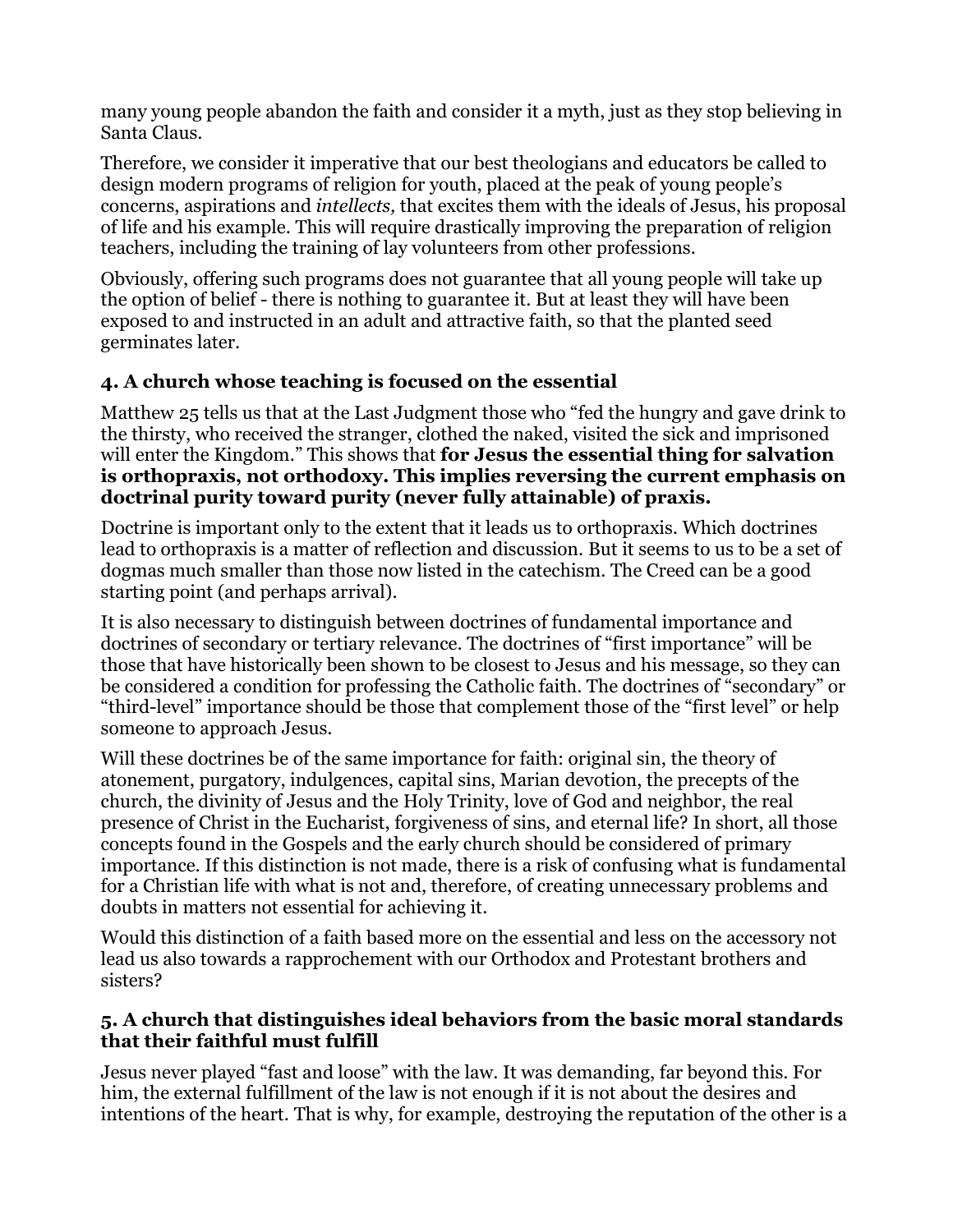way to kill him, just as looking with lust upon a woman is a form of adultery. However, he was not only demanding, but also compassionate toward the fallen. It is what he told us in the parable of the prodigal son. It is what he did in forgiving the adulterous woman. He calls us to go beyond the minimum - to overcome the Pharisee who boasts of his virtue in complying with the law; but he is compassionate to those who recognizes themselves in need of forgiveness, such as the tax collector beat his chest for his sins.

**The church must not stop motivating us towards the ideal that Jesus proposes to us. However, it has to recognize that there is a difference between the ideal that Jesus calls us - to aspire to the maximum - and the minimum that a parishioner should be required to do, simply because they are a person.** The church has developed this distinction in many subjects, for example, in the management of our material goods. Jesus said that it is easier for a camel to pass through the eye of a needle than for a rich man to enter the Kingdom of Heaven. He also proposed to the rich young man that if he wanted to be perfect he should sell all his goods and give them to the poor and then follow him. The church has interpreted this "evangelical" poverty proposed by Jesus as an ideal to which every Christian should aspire, but it does not consider one's breach a mortal sin. Those who pay a fair wage to workers and earn a fair remuneration for their effort are honored; they meets the minimum (natural law), although we have the Christian ideal of sharing all our goods with the needy.

Likewise, the ideal of love of neighbor would be to "turn the other cheek" if one is attacked. However, this bare minimum is to curb our instinct for revenge and comply with justice. In other cases we have elevated what is an ideal to the minimum required by morality. An example of this is the ideal of marriage: that it be love for life. It is what every couple believes and wants when they get married; it is what is reflected in the poetry and the spontaneous oaths of eternal fidelity of the lovers of all times; is what Jesus tells us was the intention of God, when asked about the divorce allowed by Moses. But is the matrimonial indissolubility the minimum required of every person, so it would be a mortal sin to divorce and remarry? Or can this not be an ideal to which we should aspire, but not the minimum required? This distinction between the ideal marriage and the minimum required is what makes our Orthodox and Protestant brothers and sisters allow people whose marriages failed - after a real attempt to reunite - to divorce and can remarry, continuing in communion with the church .

Something similar could be said about sexual relations. The ideal is that they are signs of love in a stable and permanent relationship (marriage). And without a doubt, it is necessary to continue insisting on the ideal of relating sex with love, especially in a society such as the one where the sexual act is trivialized, reducing it to pure narcissistic pleasure. But should we not distinguish between promiscuous sexual relationships, without love, of pre-marital relationships, and cases where the act of love is that: an expression of love between the two, even if it is not marriage?

As in all moral issues, the voice of an open and educated conscience has the last word, predisposed to doubt the impulse of desire and counteract it. However, we believe that Catholic morality would benefit from a systematic review of its traditional positions under the magnifying glass of the distinction between what is the ideal and what is the minimum required of each person.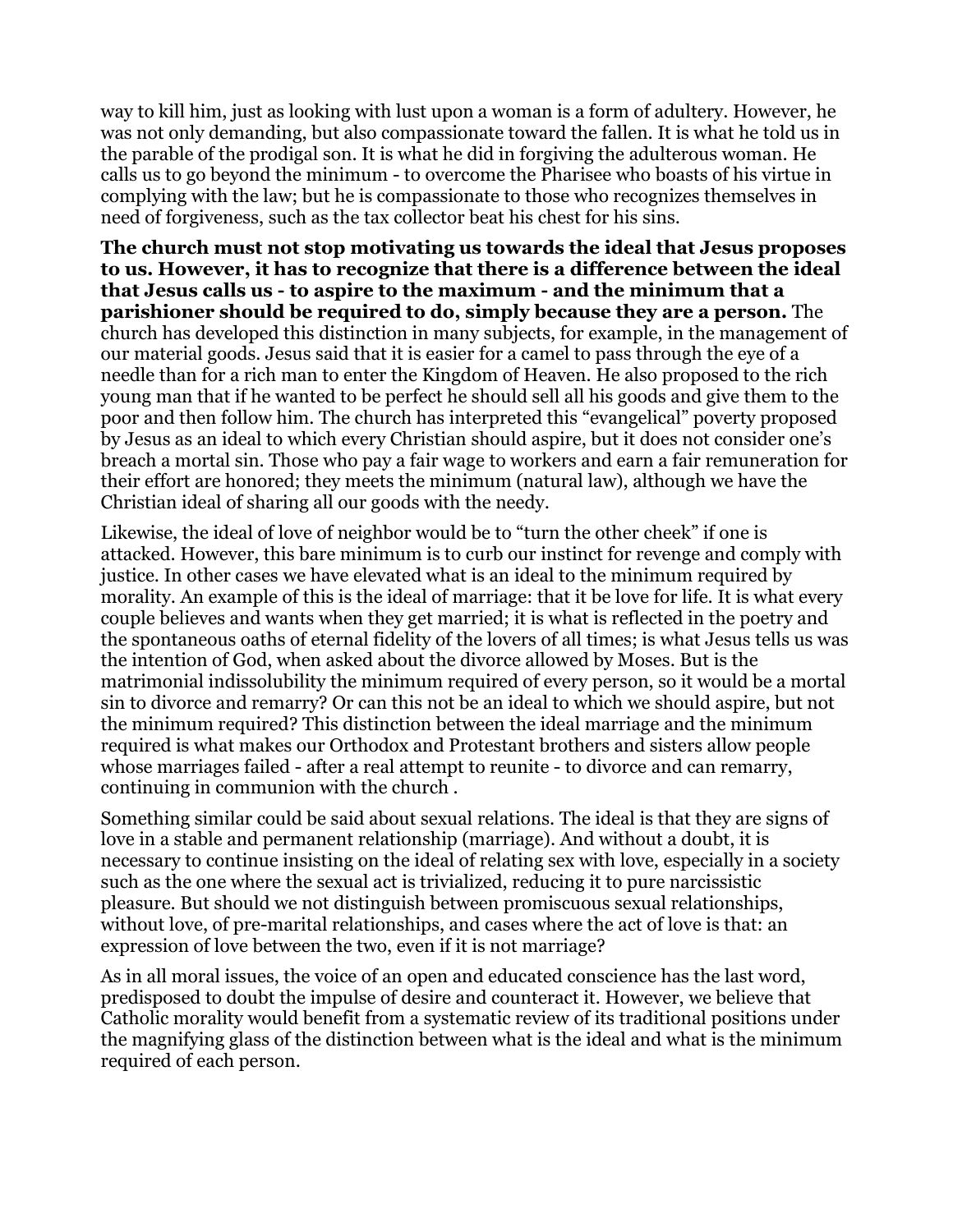#### **6. A church whose institutional form is in accordance with Jesus's message**

There are different charisms in the church, all necessary: that of the laity, to build the Kingdom; that of the clergy, to preach, administer the sacraments, and encourage the laity; that of the bishops, to guide and organize evangelization and maintain the unity of the people of God; that of the Pope as "primus inter pares," to maintain the unity of the church.

However, over the centuries some of these charisms have been privileged and others atrophied. So much so that **the church today resembles much more the structure of a "Prussian army" than a community of the faithful, with an apex of those with power and a base which is passive and obedient. The Pope has become "the" authority, almost omnipotent, in doctrine, morals and the government of the church, supported by the curia, an "elite" with little transparency, hermetically sealed, self-complacent and far-removed from the flock.** It is one thing to listen with openness and due respect to the words and teachings of the Pope, and another thing to pretend that all his sayings are dogmas. In fact, only two of the teachings subsequent to the declaration of papal infallibility in the First Vatican Council are considered dogmas by theologians: the Immaculate Conception and the Assumption of the Blessed Virgin Mary (and in both cases it was said that the belief and practice of the People of God for centuries was simply being ratified).

Theologians distinguish between the extraordinary (infallible) magisterium and the ordinary magisterium. The ordinary magisterium is day-to-day, starting with the catechism, Sunday homilies in the parish, the letters of the bishop or the Pope, the declarations of the Episcopal Conference, and even guiding universal councils (like Vatican II, which did not set out to "define dogmas"). Undoubtedly there is the accumulated wisdom of the church for centuries, but there are also weeds: erroneous theologies, cultural prejudices, partial approaches, and frankly mistaken statements. As a whole, it is all very relevant and beneficial, but it is not necessary to consecrate everything. The infallible magisterium is that set of doctrines important and relevant to salvation (although, as we said above, none is essential except the orthopraxis of Matthew 25), which primarily distinguishes Christians from non-Christians and non-believers and, secondarily, Catholics from non-Catholic Christians. The ordinary magisterium is very broad. The infallible magisterium, referring to exceptional declarations of Councils and the Pope, is very limited, *whose limits are still a matter of discussion among theologians*.

**We know that Jesus promised to be with his church until the end of time "so that the gates of hell would not prevail against it." But it seems to us an urgent task for theologians to specify how far this promise of Jesus extends to protect his church from irremediable fundamental errors.** This requires limiting this infallible teaching to the essentials of Jesus' message. As a step in the direction of clarifying the limits of the extraordinary magisterium, we think the previous distinction between doctrines of the first order to help salvation and others that are secondary is promising.

On the other hand, however much respect we owe the Pope and his teaching, not everything that he or his predecessors say and do is necessarily good and correct. They can also make serious mistakes in their appointments, especially if they do not listen to the episcopate and the laity. There are hopeful signs: fraternal correction to Pope Francis by the bishop of Boston when Francis tried to slander the accusations against Bishop Barros; the perseverance of the community of Osorno which insisted on not accepting the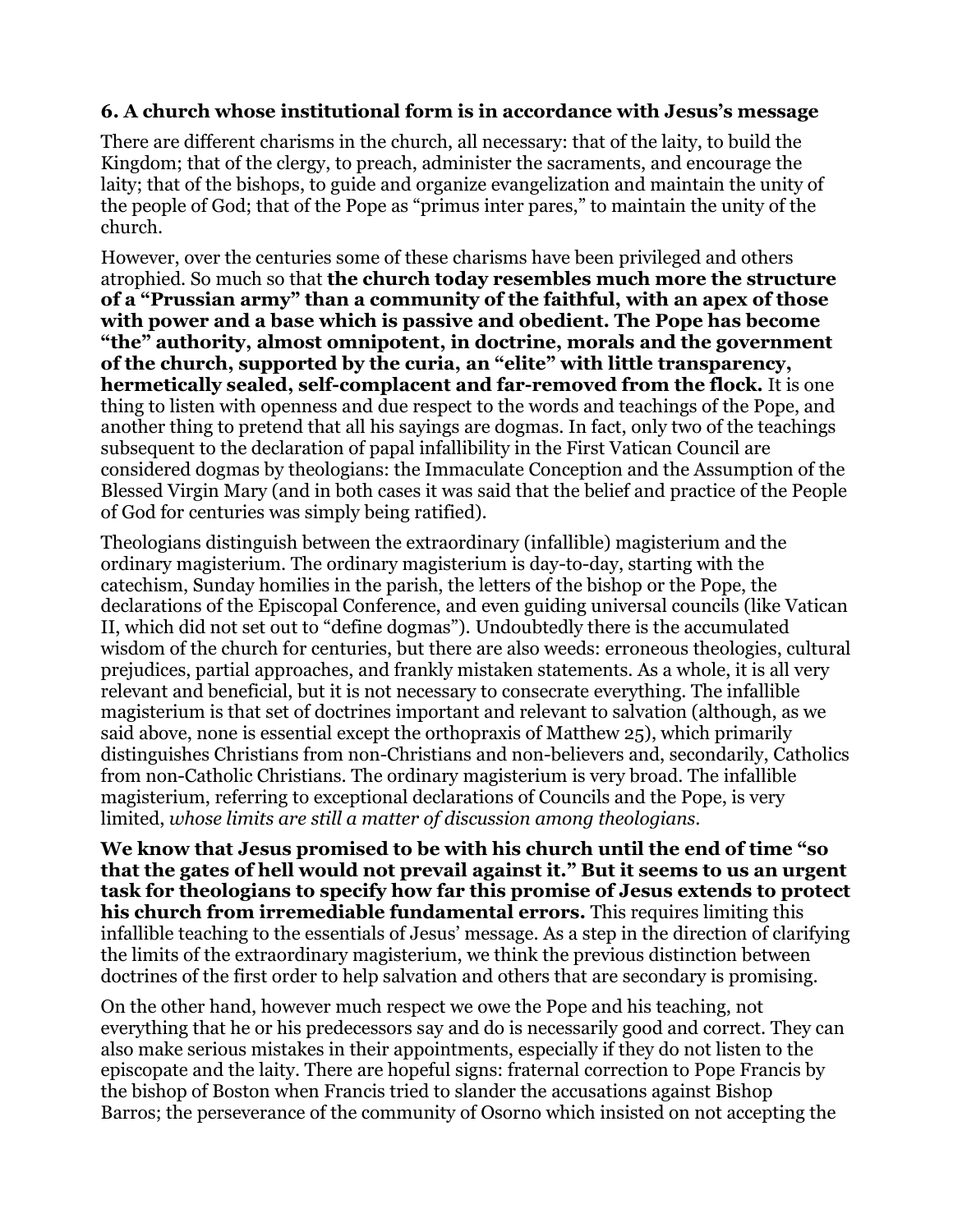bishop is also admirable, even though until recently he counted on the confidence of the Pope. The "fraternal correction" goes in both directions, not only from top to bottom (typical nowadays), but also from the bottom up to the authorities (where much is still lacking).

If in practice the papacy is oversized in its role and authority, the bishops are too small in their own right. This implies *institutionally* recognizing the collegiality of bishops both nationally and universally. They trace their authority directly from the apostles. They are bishops as is the Bishop of Rome. Major decisions in matters of doctrine, morals, or liturgy should be the fruit of a collegial reflection of the bishops in a universal council convened by the Pope, successor of Peter and Bishop of Rome.

The role of the laity in the church is almost totally atrophied due to the reigning clericalism of centuries past, based on a theology that expired with Vatican II. That Council insisted not only that the Kingdom of God begins in this world, but that building it up is the work of the entire People of God. Lay people and religious are equally responsible, each with their own charism.

However, clericalism persists in practice - both in the clergy and among the laity. For example, concerning recent events of the church in Chile, the voice of the laity has been largely absent. The laity have been spectators, each one asking himself or herself, why does the "Church" allow these abuses? Why do the bishops and/or the Pope not do something? But with few exceptions, the laity have sat out. By the way, the laity were not consulted by the hierarchy when the current crisis broke out. But nothing and nobody prevented us from expressing our opinions freely once it came to light. Where is the opinion of the laity? Rather, where are the opinions? Well, surely there will be a great diversity of points of view. If the laity wish to be heard, they must first of all express themselves. And that voice of the laity must be incorporated institutionally into the structure of the church. Each parish has, in theory, a lay parish council, and we imagine that the bishop will also have his diocesan council. But apparently these councils work at the discretion of the parish priest or bishop. Should lay councils have a purely advisory role, or should they have a binding role for some issues? Can they suggest the removal of a parish priest or a bishop? Should they not be at least consulted before the appointment of either? What institutional role should lay movements have?

In addition, we must recognize that women do the most work but participate the least in decisions within the church. Perhaps, for some, it is too soon for the idea of a female priesthood. However, everyone will agree that women should have leadership in the church similar to that of men. And this should be reflected in the different lay councils and in the leadership of the church, stripping it of the *machismo* that has historically characterized it.

Finally, a few words about the clergy. Our hearts are with that majority of priests and nuns who work day by day in the apostolate without greater recognition, and who today have to bear the cross of being suspected of abuse and corruption by the action of the few. We also feel pained for that great number of village priests, or the lone parish priest, who live such self-sacrificing lives *in great solitude*. But this last cross is not necessary. **The priestly life is demanding enough as it is, almost heroic, to demand also the affective loneliness of celibacy. It seems to us that it is time to return to the practice of earlier eras in the West and** *to this day in the Eastern rites of our own Catholic Church* **, that priests, at least diocesan priests, can be**